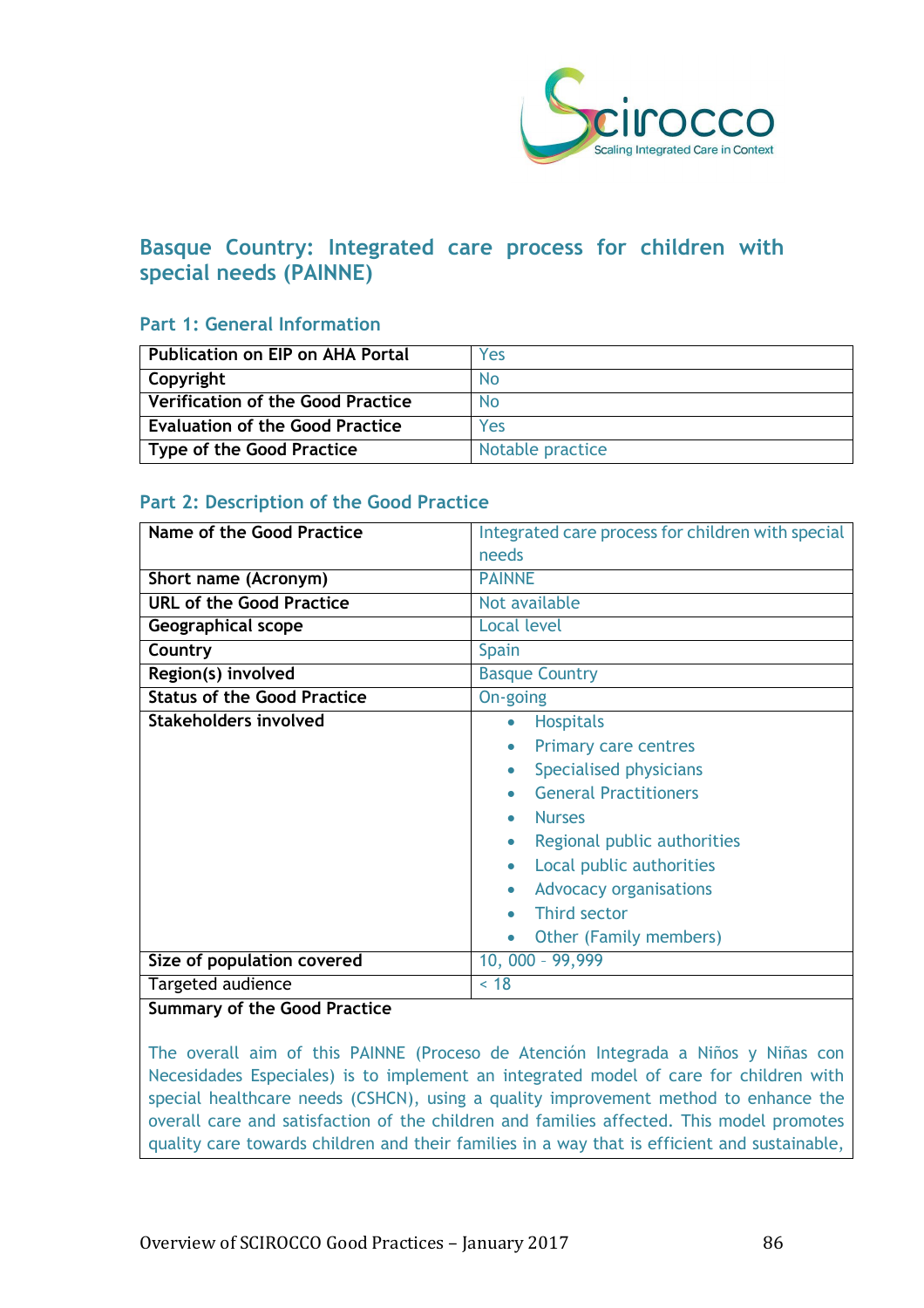

with the goal of early detection and intervention in situations of risk, ultimately aiming to help these children reach their maximum potential and improve their overall quality of life. Multidisciplinary groups comprised of nearly 90 professionals from the healthcare, social services and education sectors in Bilbao worked together to create appropriate structures for care coordination, reach consensus regarding procedures to offer integrated care and tools to enhance early detection of situations of risk, define key indicators for quality improvement, and create a comprehensive directory of resources in these three sectors. These ideas were published in the Guía PAINNE 2013, and the screening tools agreed upon for the early detection of developmental delays and psychosocial risk factors were incorporated into the electronic medical record (EMR) for routine use in well child visits in the paediatric primary care centres in Bilbao. Currently, more than 200 professionals in the healthcare, social services, education and third sectors are revising the guide in order to publish an updated version in 2016 and are implementing the model throughout Vizcaya.

**Key words:** children with special healthcare needs, care coordination, early intervention, prevention of childhood deficits, health and social care

**Good practice being part of the larger programme**

No.

#### **Challenges / problems addressed by the good practice**

- Detect early the biological, psychological and social family risk factors that may affect the normal development of children.
- Detect early warning signs or any other alterations in the development of a child.
- Establish personalized therapeutic measures which allow children to reach their maximum personal and developmental potential, and achieve educational and social integration.
- Improve the communication amongst the people and organisations involved to enhance the coordination of each case.
- Improve the children and their families' quality of life.

**Importance of the challenges / problems before starting to implement good practice**

- Early detection of risk factors and early warning signs-although this is a cornerstone of primary care paediatrics, there were no specific screening tools or algorithms in place that would systematically allow for early detection of difficulties during the well child visits.
- Individualized care plans were not always coordinated between the various providers in the different sectors, nor were they centred in the needs of the children and their families at this time either.
- Communication between the three sectors, as well as within each sector, was not optimal.

**Environment before the good practice was implemented**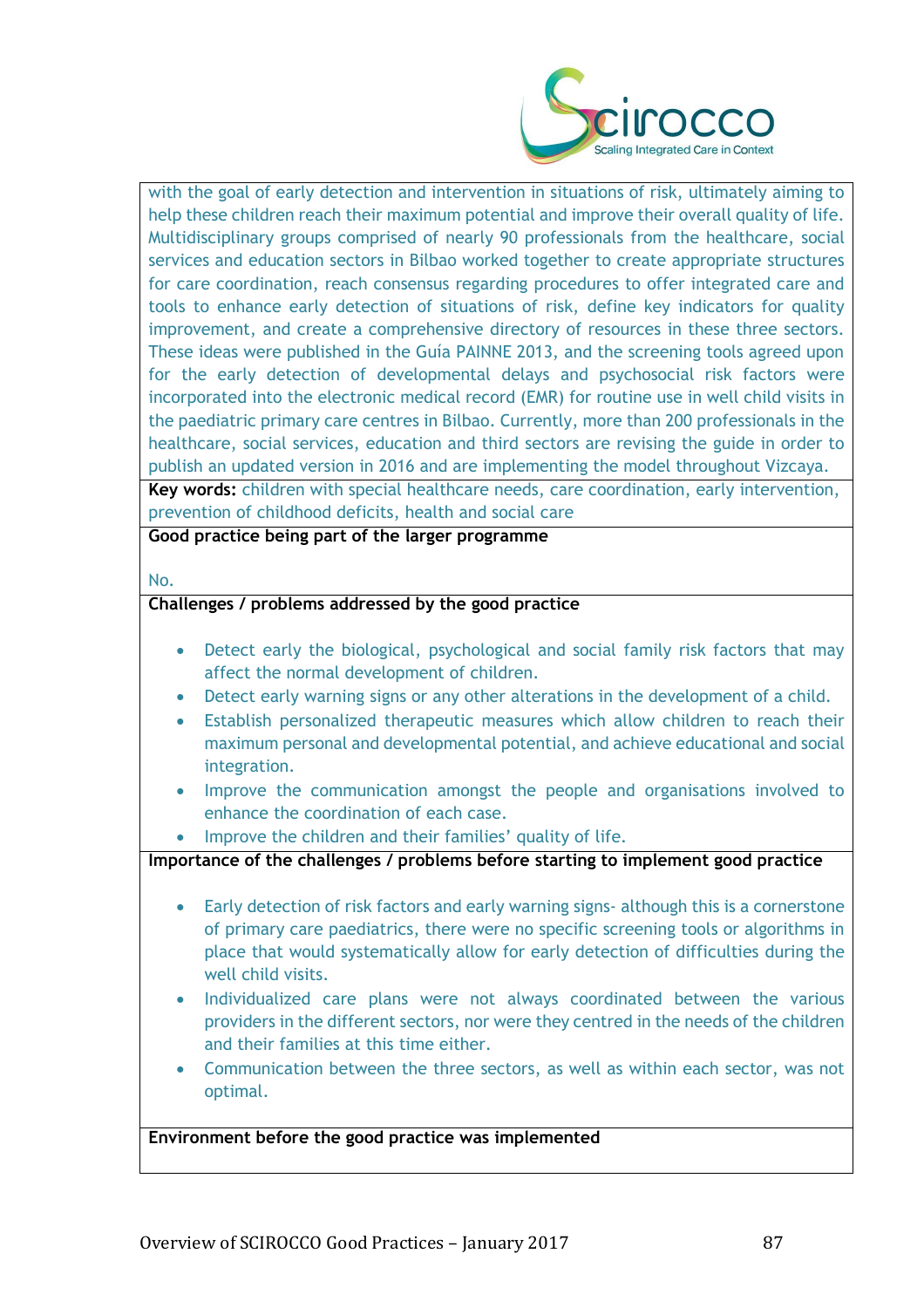

In 2011, the Basque government passed an early intervention model that was based on coordination of services between the healthcare, social services, and education sectors and expanded services from 0-3 years to 0-6 years. This facilitated the coordination amongst the three sectors, allowed for the formation of an early intervention structure and provided the pathway for PAINNE to be initiated the following year.

In primary care, paediatricians and nurses did generally screen for developmental problems, and provided known resources. However, the developmental screens were not standardized, and the initiative to implement these screens and offer needed resources depended on the professional that the family encountered. The EMR offered visibility between primary care and specialists, with enhanced the coordination of care, but referral pathways were not always clearly defined or understood. Coordination amongst professionals in some local communities was well-established, while in others, scare, with little knowledge of local resources.

**Key innovative elements of the good practice and how the good practice improved situation compared to previous practice**

1. Definition of activities and indicators for evaluation and continuous quality improvement

2. Consensus regarding tools for the early detection of risk factors and deficiencies

3. Development of protocols and referral pathways to offer an integrated response to **CSHCN** 

4. Implementation of screening tools and alerts in the EMRs, both in primary care and in the hospital

5. Creation of a Directory of Resources including social, healthcare, and educational resources

PAINNE is a quality-driven model that has offered enhanced coordinated care for CSHCN, based on the needs of families. The implementation of screening tools to detect early developmental and psychosocial risk factors and standardized referral pathways not only have been well-received by primary care teams, but have shown to decrease referral times for children suspected of having autism spectrum disorders. The early intervention teams accepted the vast majority of children referred by healthcare professionals, allowing for early, individualized care. Communication and referrals between professionals has also been enhanced.

### **Part 3: Transferability of the Good Practice**

| Cost-effectiveness of the good practice (including all   Equal costs, improved outcomes |  |
|-----------------------------------------------------------------------------------------|--|
| kind of costs and outcomes such as better health,                                       |  |
| quality of life or other resources)                                                     |  |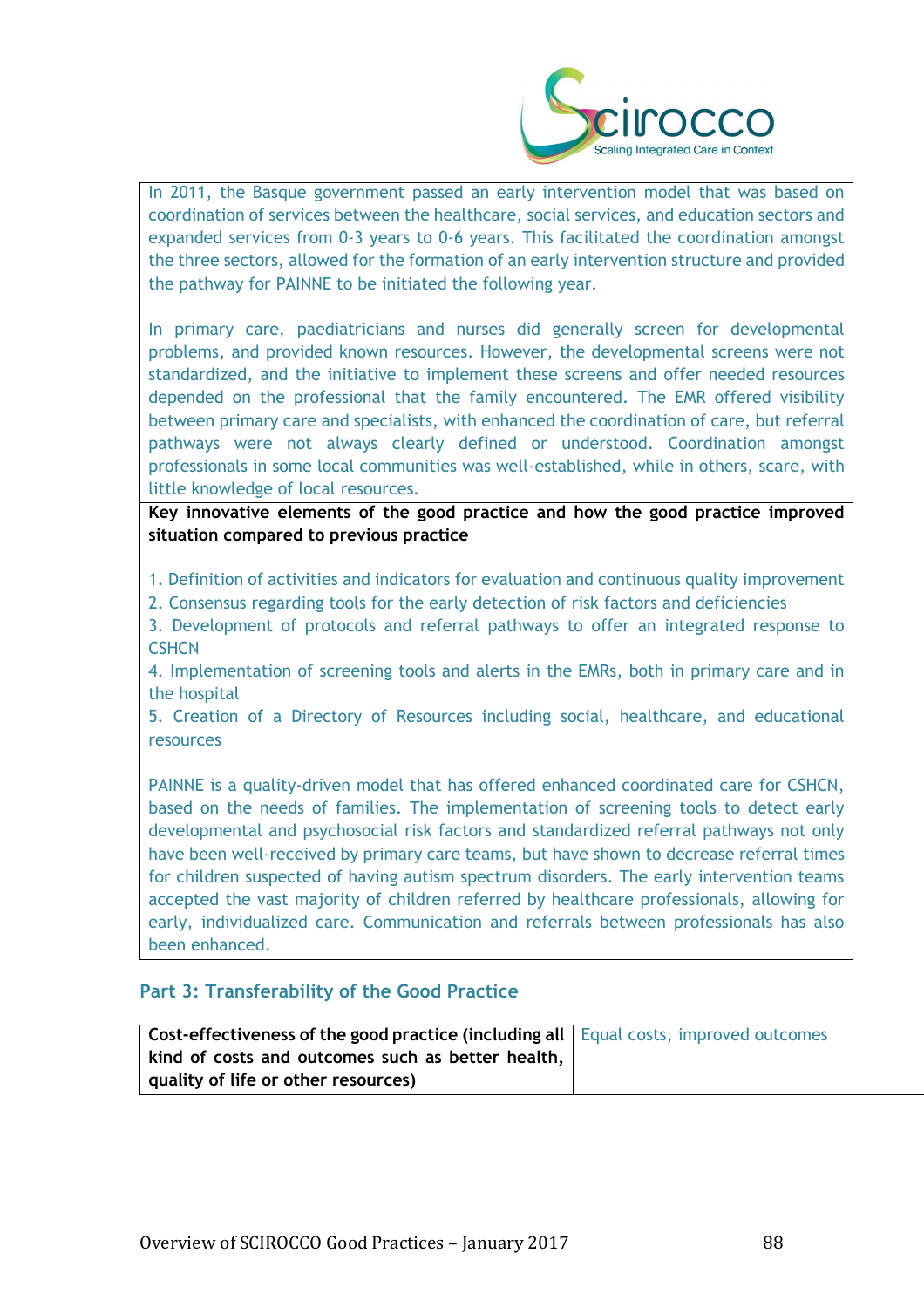

Resources required for the deployment of the good practice (personnel, equipment, facilitie **resources required)**

This model does not require additional resources, but rather is based on the redistribution of current

This holds true in each of the three sectors. Each of the three sectors has allocated time and reso current structures and budgets for the participation of professionals in multidisciplinary work improvement and ongoing continuing education in order to implement this model.

In the healthcare sector, grant and regional funding did allow for a few professionals to have protected time to and oversee the process. Other professionals that participated in the work groups were allocated organisations. Primary care teams incorporated the screening tools into their daily practices, withou or resources needed.

An early intervention team was formed under the umbrella of social services in conjunction with the d model, which facilitated the assessment and preparation of individualized intervention plans. Profe three sectors also participate in assessment and quality control groups, which is part of their profe time.

In education, professionals formed a department for early intervention amongst experienced current employees, in order to better address the needs of young children and implement screening tools in the preschools. from the third sector were also allocated time to participate in work groups.

The early structural changes in each sector are now in place in Bilbao and professionals can dedicate their time and efforts to quality improvement and enhancing implementation.

| Total budget of the Good Practice<br>$\in 100.00 - \text{\textsterling}499,999$ |  |
|---------------------------------------------------------------------------------|--|
|                                                                                 |  |
| Source of funding<br><b>Regional funding</b>                                    |  |

**The main actions that have to be done to deploy the Good Practice**

Certain actions taken by the Basque government, such as the approval of an early intervention mod 0-6 years and the formation of an early intervention structure, facilitated the implementation of this professionals from the three sectors formed from five multidisciplinary work groups in order to indicators for quality improvement and evaluation of the process. These work groups also reach appropriate screening tools, protocols, and referral pathways. The coordinated care guide (Guía F directory of resources, and the changes in the EMR in primary care and the hospital were products of Professionals in each of the three sectors were trained and educated about the process and early intervention. initial results were positive and professionals were engaged in Bilbao, the model was expanded to all than 200 professionals from the healthcare, social services, education and third sectors participated revise, validate and adapt the current care guide and prepare the publication of an updated guide in 20 of resources was expanded to include resources from the entire territory. Healthcare organisations Vizcaya have begun implementing the process. Additionally, the third sector formed its own work group have participated more actively in this second phase. Families have participated in focus groups multidisciplinary work groups created to offer an integrated care response to children with specific such as Downs Syndrome, Cerebral Palsy, and Autism.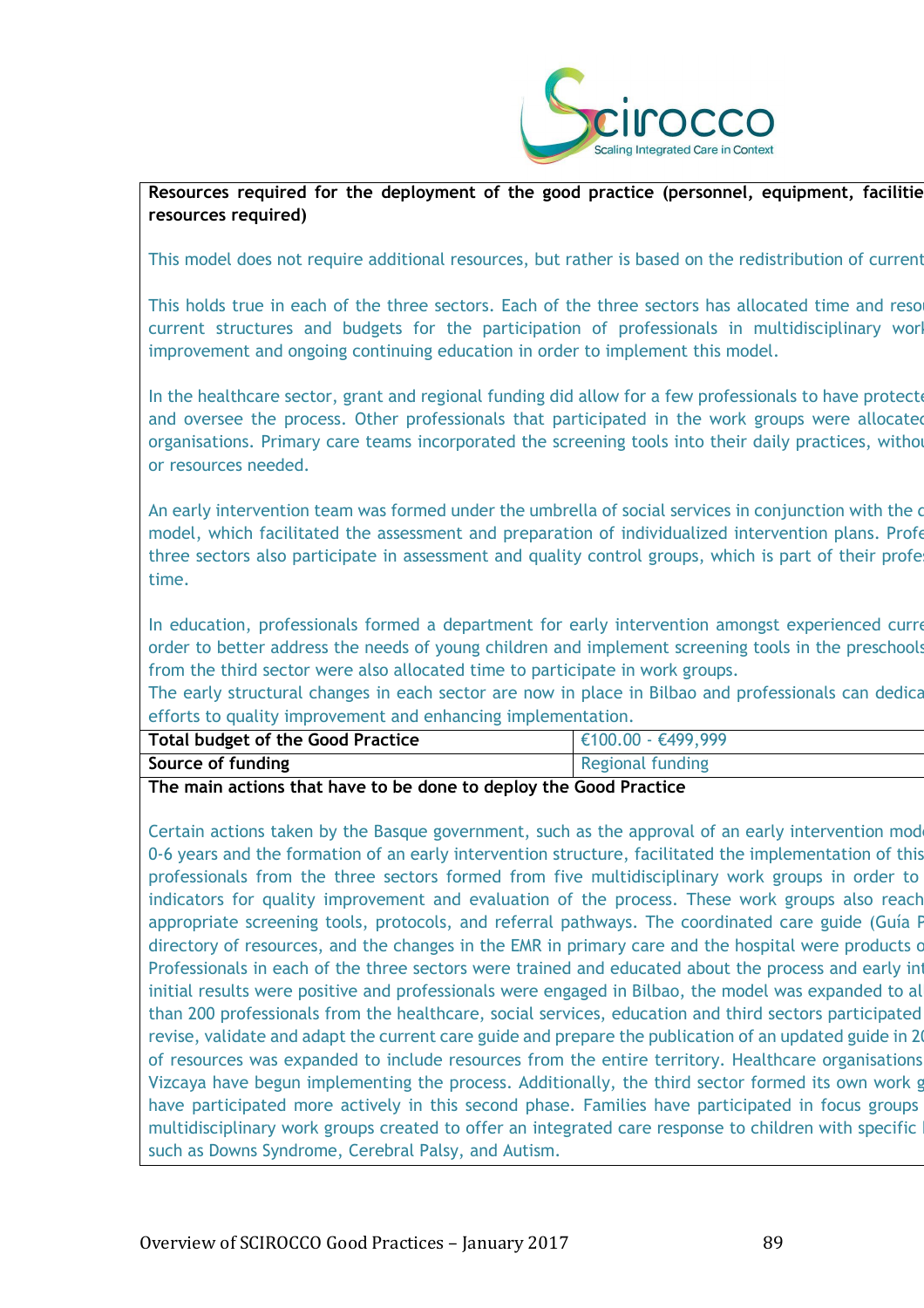

#### **Issues during the implementation of the Good Practice**

Some of the barriers that we have encountered include

- 1. The complexity of the process and resistance to change
- 2. Managing the intra- and inter-relationships in the healthcare, social services and education sectors
- 3. Differences in cultures, language, and procedures in the distinct sectors
- 4. Lack of new health technologies within and between sectors

5. Lack of time and additional personnel in each sector to more efficiently disseminate and impleme

#### **Additional resources required to scale up Good Practice**

No.

## **Basis to support sustainability of the Good Practice**

PAINNE is a bottom-up process that includes practicing professionals from healthcare, social service sectors as well as advocate groups and families, which has ensured acceptance and quality impi activities with children and families. This model has re-organized existing resources in creative w structural changes, establish referral pathways between professionals, and enhance communication, ensure long-term, sustainable changes. The model has also been well accepted in in the rest of Vizc be replicable, and its implementation is currently in progress.

Surveys done in Bilbao of primary care paediatricians and nurses have shown that the implement changes is well accepted and perceived as useful. Use of developmental screens routinely in well ch increased from 25% of primary care teams in 2013 to 60% in 2015. Additionally, the Foundation New H evaluator of best practices in Spain, gave this model a score of 4/4 in sustainability.

### **Evidence to observe the Good Practice**

The Guía PAINNE 2013 can be found at: http://www.osakidetza.euskadi.eus/contenidos/informacion/osk\_publicaciones/es\_publi/adjuntos/

Publications:

- 1. Saitua G, Díez C, Aparicio E, Gutiérrez A, Paz C, Floyd M, et al. Proceso de Atención Integrad Necesidades Especiales (PAINNE). Rev Pediatr Aten Primaria [Internet]. 2015;17:e251-e260. http://www.pap.es/FrontOffice/PAP/front/Articulos/Articulo/\_IXus5l\_LjPq4RQcxodpCfTWUxvkF
- 2. Aparicio E. Experiencias de atención integrada Pediatría Atención Primaria-Hospital. El pediatra Bol S Vasco-Nav Pediatr. 2014;46:27-32. http://www.svnp.es/sites/default/files/experiencias\_en

Additional publications with be available in late 2016, early 2017 External evaluations: New Health Foundation/ Observatorio de Modelos Integrados en Salud. Available at http://omis.newhealthfoundation.org/proceso-de-atencion-integrada-a-ninos-y-ninas-con-necesidad [painne-2/](http://omis.newhealthfoundation.org/proceso-de-atencion-integrada-a-ninos-y-ninas-con-necesidades-especiales-%20painne-2/)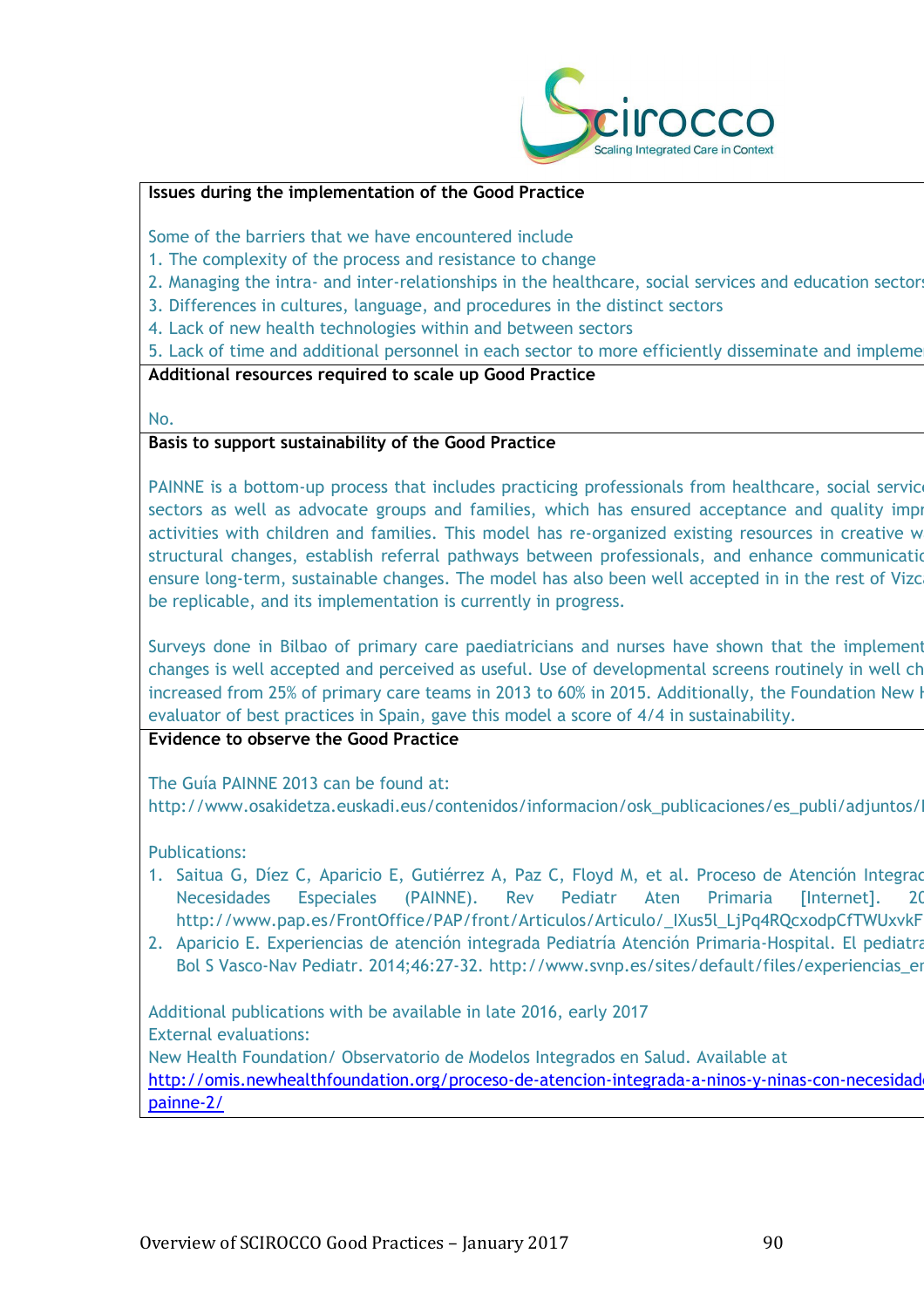

## **Part 4: Viability assessment of the Good Practice**

#### **Time needed to deploy the Good Practice**

Between one year and three years.

During the first 12-18 months, nearly 90 healthcare, social services and education professionals formed five different work groups. These works groups met various times and using the process management methodology, agreed upon 11 groups of activities, 7 referral pathways and several clinical decision-making tools, a directory of resources, and indicators for continuous quality improvement, which were included and published in the clinical guide. Educational sessions were held in each of the sectors and implementation began in Bilbao after the initial planning phase. The electronic medical system was changed to incorporate these decision- making tools, both in primary care and in the hospital, and providers were trained in their use. Approximately two years after this initial phase in Bilbao began, nearly 200 professionals from these three sectors and the third sector, within the larger territory of Vizcaya, formed four work groups in order to revise and validate the clinical guide. The directory of resources was expanded to include resources from the entire territory. About 18 months' year later, this revised guide will be completed, and implementation of the changes in the medical record and educational sessions are beginning in different regions of this territory. Simultaneously with this model **Is expansion**, families in conjunction with professionals from the healthcare, social services, educational fields and the third sector have formed work groups in order to identify and determine best practices in coordinated care for children with specific healthcare needs or risks. These sub processes include children with Downs Syndrome, Paralysis Cerebral, Autism, Extreme prematurity, and Childhood deafness. The focus is family-centred, with determination of the family  $\Xi$ s needs and inclusion of families in all aspects of this process.

**Investment per citizens / patient / client in terms of financial resources**

No available calculation.

It is difficult to calculate the exact cost of this model. Initial funding through a social healthcare grant and ongoing small grants from the healthcare system have covered the cost of a few part-time healthcare professionals to organize the project, write and publish the clinical guide, oversee the project  $\Xi$ s implementation and promote its expansion. However, though initial funding did provide the impetus to start the project, its success is based on the restructuring of existing resources, not just in the healthcare field, but in the social services and educational areas as well. Multiple healthcare professionals have played a role in the first and second phases of this project, and the changes implemented are now routine parts of primary care. In social services, the onset of this project coincided with the formation of an early intervention team and centre, which now has its own budget to provide early intervention services. Education created an early intervention department from existing personnel, and various professionals in early childhood education are involved in this work. Though we cannot calculate the exact cost of this restructuring, we are certain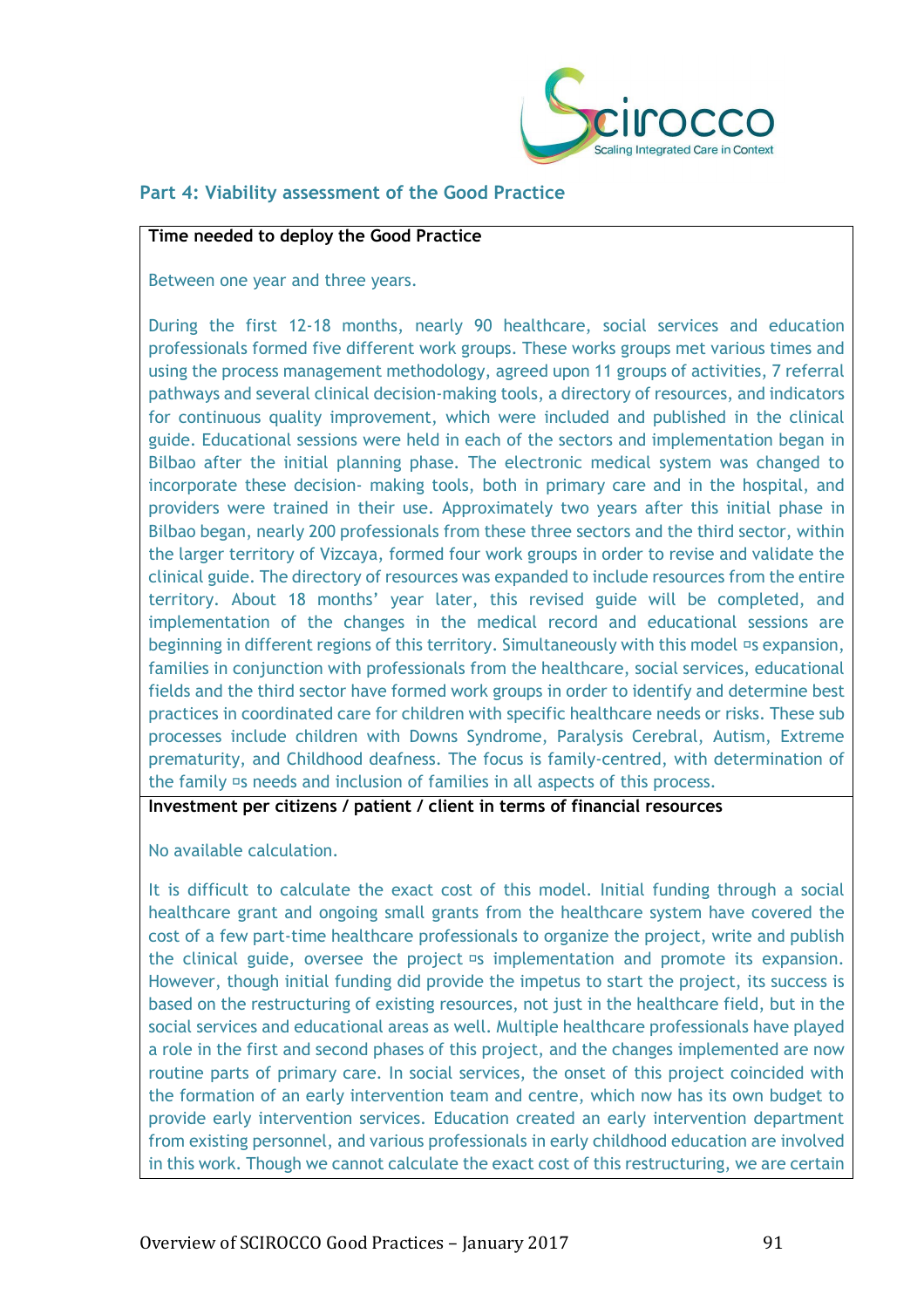

that there is cost- savings in each of the areas. Economists, such as Heckman, have shown that early intervention has a notable return on investment throughout the life of the child. Coordinated care also decreases duplications of services, makes more efficient use of the services provided, and minimizes the time spent by the family doing unnecessary transactions and visits.<http://heckmanequation.org/heckman-equation>

#### **Evidence behind the Good Practice**

Documented evidence. Evidence is based on systematic qualitative and quantitative studies.

From the onset of this project, continuous quality improvement has been a key part of the process. The initial work groups developed a set of indicators that have been measured annually since the implementation of the model in 2013 in Bilbao. These indicators were reviewed and revised during the expansion to Vizcaya. Qualitative and quantitative data has been collected from electronic medical records, satisfaction surveys completed by professionals, and databases from the healthcare, social services, and educational systems. Additionally, family satisfaction was of the initial quality indicators. Focus groups were formed to determine the needs of families, the input of families was analysed, and we are currently creating an evaluation based on the input from families, which will be piloted and applied to the affected population in Vizcaya. Lastly, we were evaluated positively by two external sources. One was the social healthcare organisation that initially funded this project, Etorbizi. The other was New Health Foundation, in an observatory for best practices in integrated health in Spain, which can be found at:

[http://omis.newhealthfoundation.org/proceso-de-](http://omis.newhealthfoundation.org/proceso-de-%20atencion-integrada-a-ninos-y-ninas-con-%20necesidades-especiales-painne/) atencion-integrada-a-ninos-y-ninas-con[necesidades-especiales-painne/](http://omis.newhealthfoundation.org/proceso-de-%20atencion-integrada-a-ninos-y-ninas-con-%20necesidades-especiales-painne/)

#### **Maturity of the Good Practice**

There is evidence that the practice is economically viable and brings benefits to the target group. Further research and development is needed in order to achieve market impact and for the practice to become routine use.

As mentioned previously, this model has allowed for restructuring not only in the healthcare field, but also in social services and education. Initial start-up costs have been covered and the changes made are long- lasting. Recent legislature for early intervention promotes integrated care amongst the three sectors in the entire Basque region. The coordinated care model in Bilbao and Vizcaya has helped demonstrate effectiveness, to the point that the legislature deemed it important to expand this model to the entire region. In healthcare, both paediatricians and nurses in primary care evaluated the utility in practice and the perception of improvement positively, and more than half of the providers in different urban areas in the territory attended trainings related to this topic. Data shows that primary care providers are using the new tools more consistently to detect developmental delays and psychosocial problems, and this has had a positive impact on the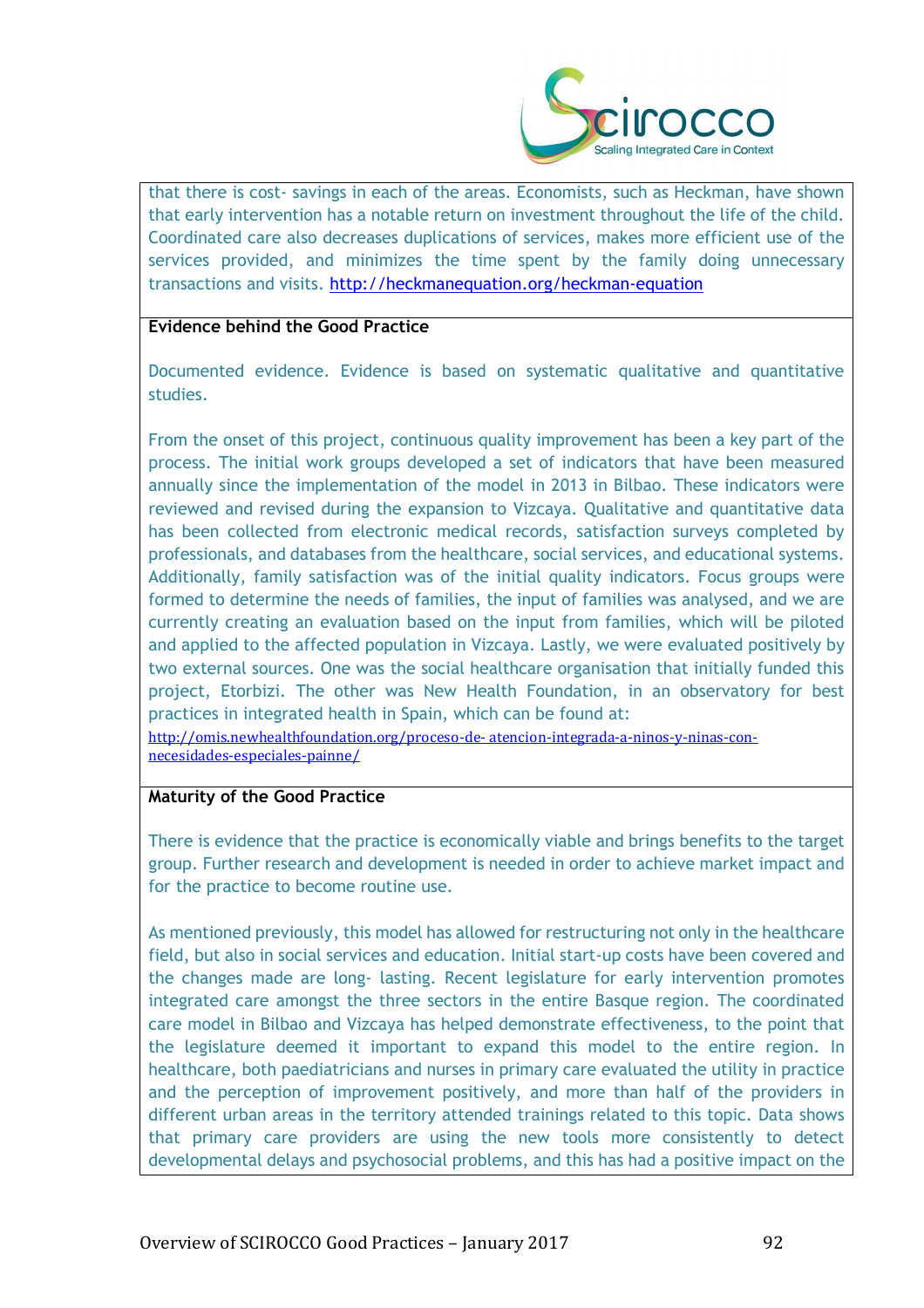

age of referral for children with suspected autism. The perception of providers is that communication is improved and referral pathways are clearer. In the expansion of this model to Vizcaya, professionals find the model to be comprehensive and valuable, and have begun implementing the necessary changes in the electronic medical record, even on a personal level when systematic changes have not yet been put in place. The updated clinical guide will be published in early 2017, with revisions that make it applicable to the larger territory of Vizcaya. This guide is an important tool for the promotion and expansion of this model. Families and patient associations have expressed interest and enthusiasm for this model and have been involved at different levels in its preparation and expansion. Family satisfaction questionnaires will provide further insight to the family perception of the impact of this model, and can be validated in different regions.

**Estimated time of impact of the Good Practice**

Long term and sustainable impact – e.g. a long time after the pilot project ended and routine day-to-day operation began

**Impact observed**

Better care coordination (economic and societal).

As mentioned previously, qualitative and quantitative data has been collected to determine the impact of this model. Care coordination/ integration has been enhanced quantitatively between paediatrics and social services, with 93-95% of referrals being accepted for early intervention services. Additionally, the age of referral for autism from paediatrics to mental health has decreased from 3.8 years to 3 years with the incorporation of systematic use of assessment tools for development in primary care. Primary care teams are better identifying families with psychosocial risk factors, during prenatal, newborn and well-child visits, which allows greater coordination between primary care and social services and/ or mental health, and the earlier provision of services. Much data supports the effects of early intervention, with an increase of return of investment, better quality of life for children and families, better integration into all aspects of society, and decreased need for specialty and additional services in the healthcare, social services and educational sectors. Qualitative data from surveys and informal interviews with professionals from the three sectors and third sector shows that this model has had a positive impact, is well accepted, is viewed as useful, and all providers note enhanced communication and coordination amongst the sectors. Focus groups with families have also shown positive perceptions of care with enhanced coordination, and family survey questionnaires that are currently being developed will provide greater insight into the direct impact on families.

**Transferability of the Good Practice**

Ready for transfer, but the innovative practice has not been transferred yet. The innovative practice has been developed on local/regional/national level and transferability has been considered and structural, political and systematic recommendations have been presented. However, the innovative practice has not been transferred yet.